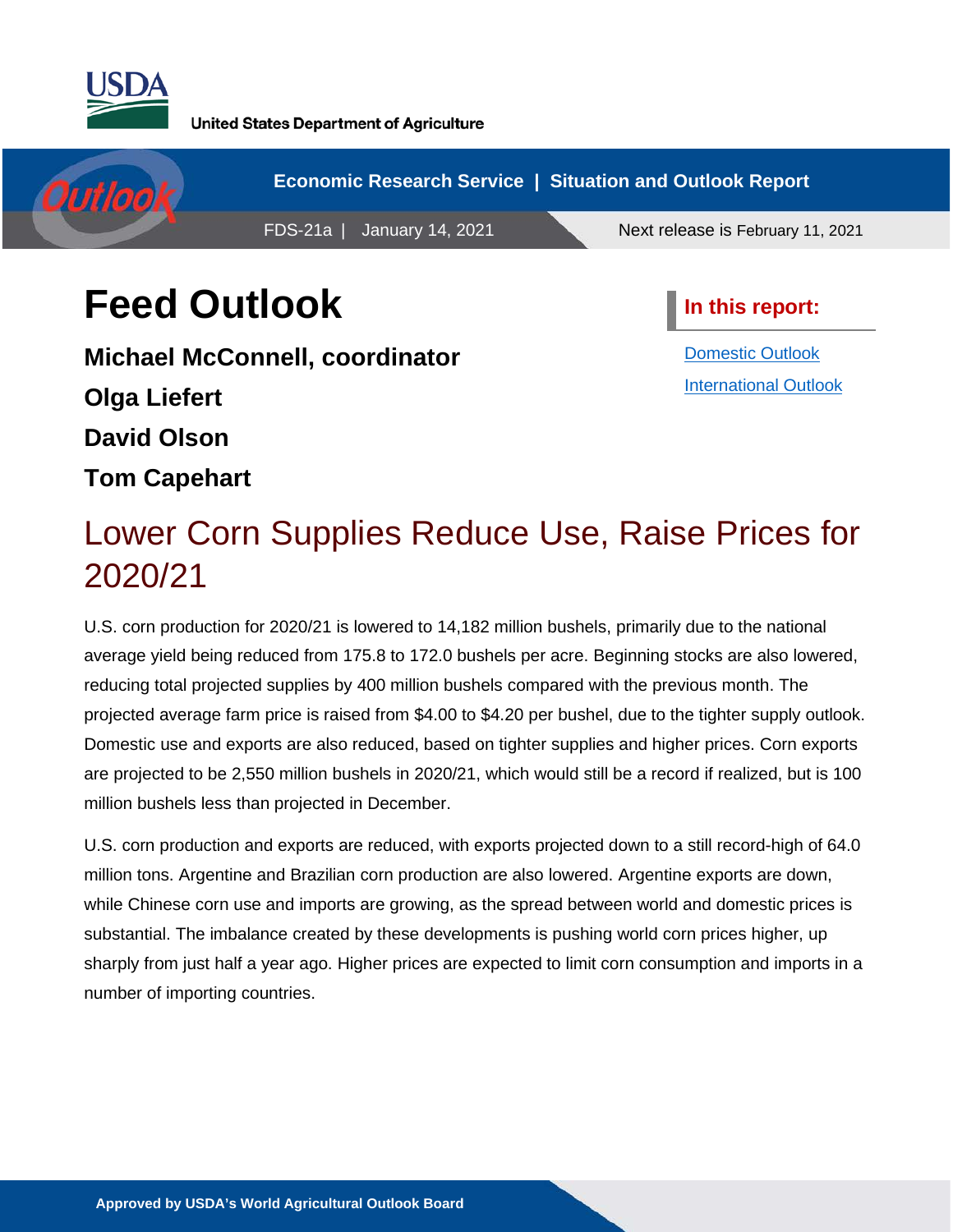# <span id="page-1-0"></span>Domestic Outlook

Michael McConnell David Olson

## U.S. Corn Production Reduced, Primarily on Lower Yields

Lower projected supplies for the 2020/21 corn market substantially tightened the market outlook in the January *World Agricultural Supply and Demand Estimates* (WASDE), lowering use across all major use categories and raising projected price levels. The National Agricultural Statistics Service (NASS) lowered corn production by 324 million bushels to 14,182 million bushels in its January *Crop Production 2020 Summary*. The lower production level is based on 82.5 million acres of harvested area for grain, as well as a yield of 172.0 bushels per acre—down from the last forecast of 175.8 bushels per acre published in November.



Source: USDA, National Agricultural Statistics Service.

The reduction in corn production was largely due to State-level reductions, led by Minnesota (83 million bushels lower than the November forecast), Illinois (53-million-bushel reduction), and

> **2**  Feed Outlook, FDS-21a, January 14, 2021 USDA, Economic Research Service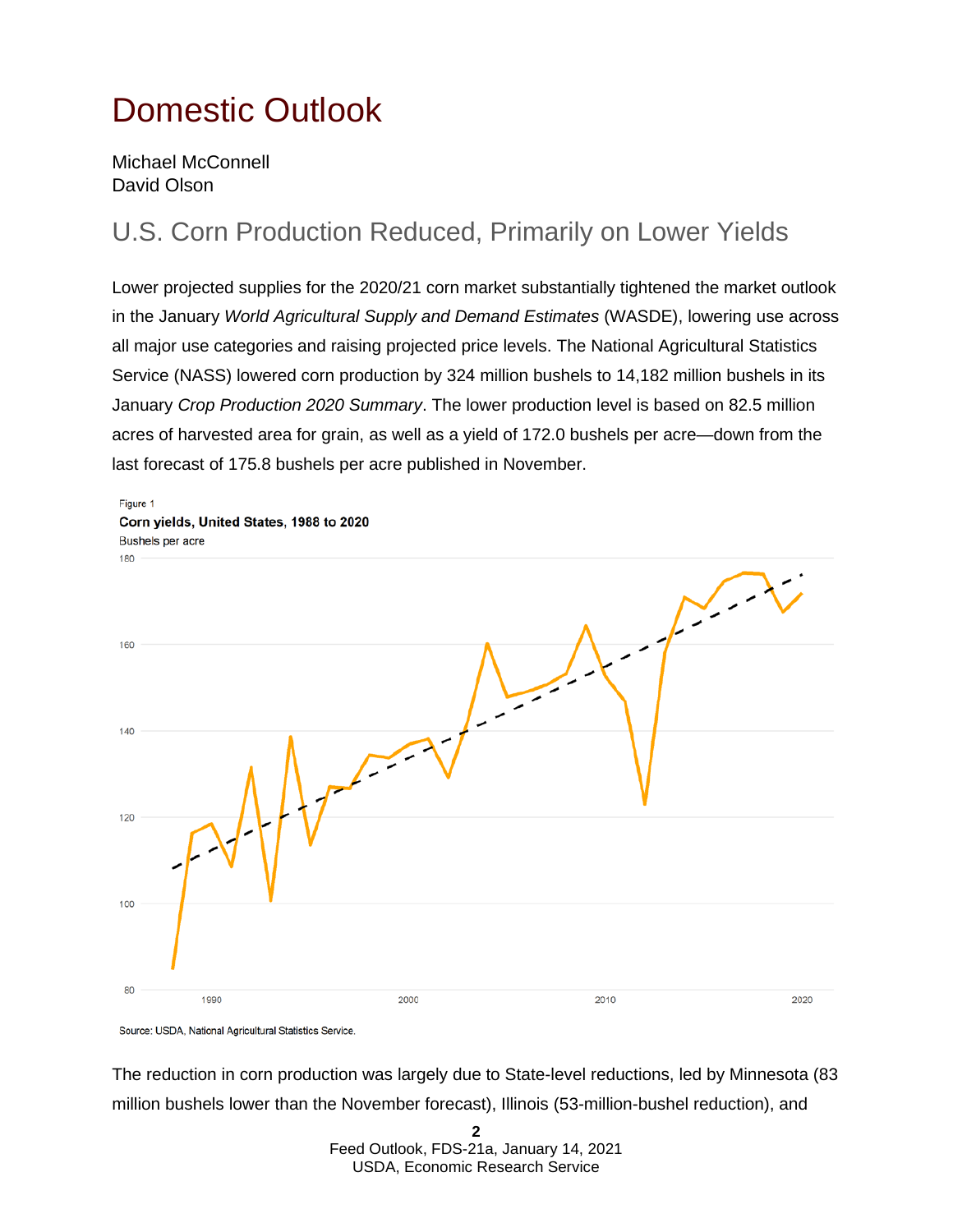Iowa (41-million-bushel reduction). Like the national figures, reductions at the State level are primarily due to reduced yields. Increased corn production was reported in some States, but not enough to offset the reductions. The increases were led by Ohio (10-million-bushel increase), Missouri (10-million-bushel increase), and Kentucky (8-million-bushel increase).

#### Figure 2 U.S. corn production changes between November and January. 2020/21 crop marketing year



Source: USDA, National Agricultural Statistics Service.

Beginning stocks for 2020/21 are also lowered from the previous month by 76 million bushels, now totaling 1,919 million bushels. The change is due to revisions made to September 1 stocks, as reported in NASS's January *Grain Stocks* report. The revision further reduces projected supplies for the year. In sum, total supplies are reduced 400 million bushels in the January WASDE compared with the previous month.

## Feed and Residual Raised for 2019/20, Lowered for 2020/21

Corn feed and residual for 2020/21 is projected at 5,650 million bushels, a 50-million-bushel reduction from the previous report. Conversely, feed and residual for 2019/20 is increased 76 million bushels to 5,903 million bushels, due to revisions to 2019/20 quarterly stocks made in the most recent NASS *Grain Stocks* report. The downward revisions to the previous year's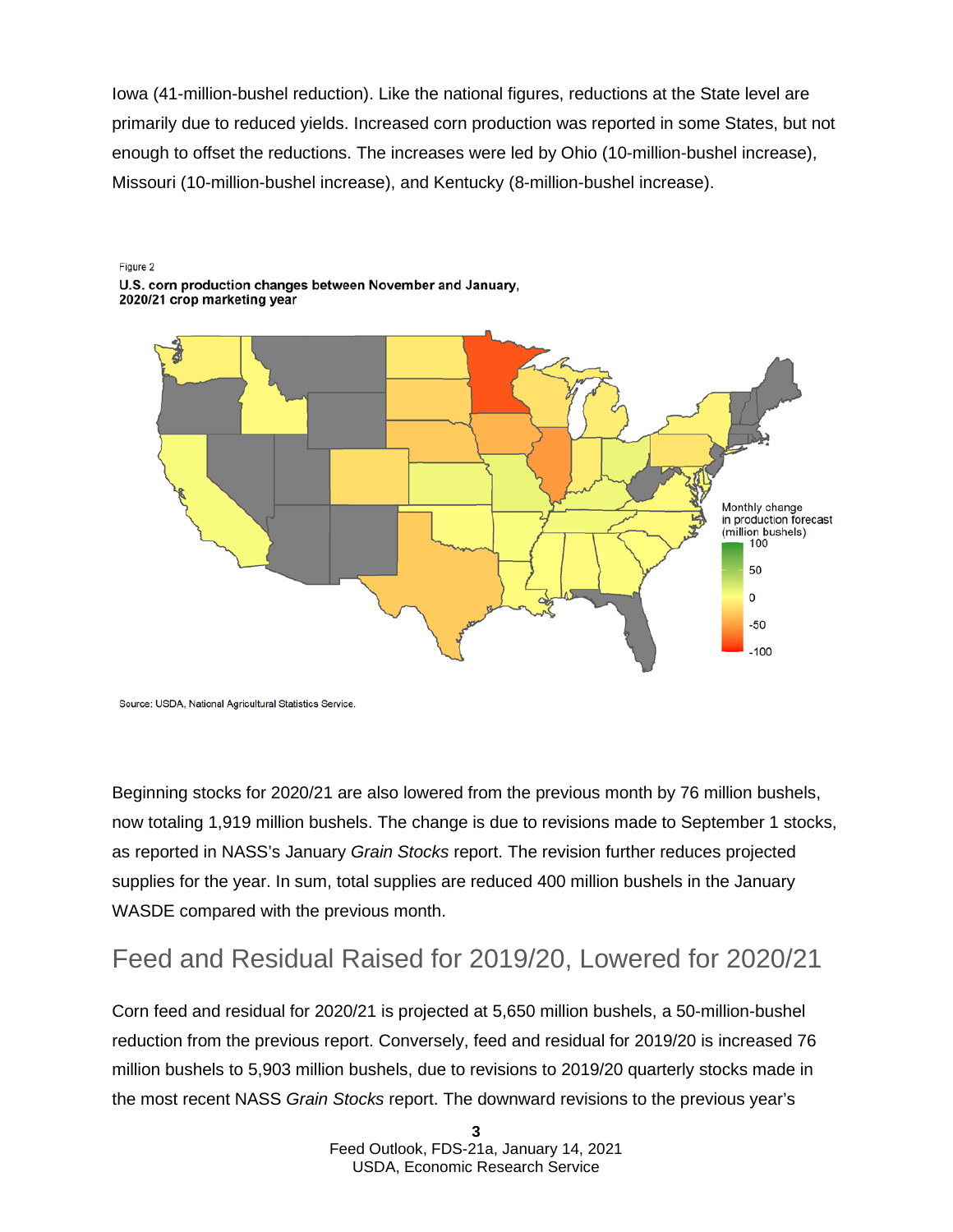inventories imply a higher level of disappearance in the U.S. corn market than previously estimated. NASS also released the first December 1, 2020 corn stocks figure, at 11,322 million bushels—nearly unchanged from the previous year's total of 11,327 million bushels. This implies that 2,726 million bushels of disappearance for feed and residual occurred in the first 3 months of 2020/21—a 3.5-percent increase from the previous year. However, increased feed prices are expected to temper livestock inventories and animal product production moving forward in the marketing year. Projected grain-consuming animal units (GCAU) for 2020/21 are lowered from 102.1 million units in December to 101.8 million in January.

Figure 3



U.S. corn inventories, quarterly, on-farm versus off-farm

Source: USDA, National Agricultural Statistics Service.

On farm inventories

Off farm inventories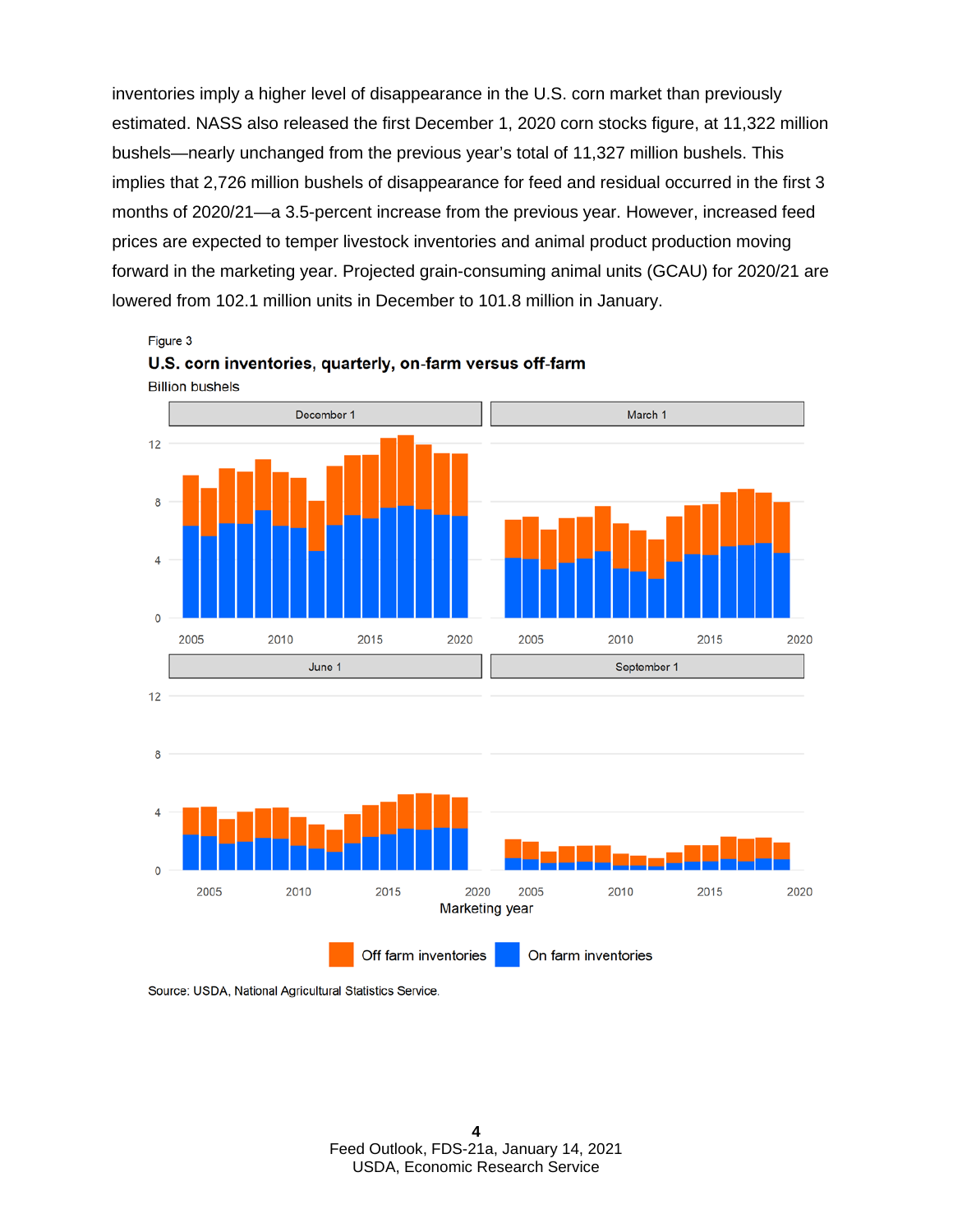## Food, Seed, and Industrial Reduced on Tighter Supplies

Tighter supplies have resulted in reductions to projected industrial use of corn for 2020/21, specifically for fuel use. Corn used for ethanol production is reduced 100 million bushels from the December report, totaling 4,950 million bushels. Based on NASS *Grain Crushings and Coproducts Production* report from September and November 2020 (the first quarter of the corn marketing year), 1,267 million bushels have been used to produce fuel ethanol. The quarterly total is 2.6 percent lower than the same period in 2019/20, reflecting the change in transportation fuel demand and changes to driving patterns caused by COVID-19. Year over year, the current 2020/21 projection for fuel use would be a 2.0-percent increase over 2019/20 totals, if realized.

## Corn Exports Lowered for 2020/21 Despite Demand from **China**

U.S. corn exports are lowered to 2,550 million bushels for 2020/21—a 100-million-bushel monthly reduction. The reduction in foreign shipments is also on the basis of tighter-thanexpected supplies and higher-than-expected prices projected in the U.S. market. The total would still be a record, if realized. Despite tighter domestic supplies, strong global demand for feed grains—particularly from China—paired with weather-affected summer crops in Eastern Europe and South America, have resulted in strong international demand for U.S. corn and feed grains. For additional information, see the International Outlook section of this report.

Through the first 3 months of the marketing year, the United States has exported 446 million bushels of corn. Thus far in the marketing year, total foreign shipments have not reflected a record pace. The share of shipments to China, however, has been notable—both in terms of exports currently being reported the U.S. Census Bureau through the first 3 months of the marketing year and by total commitments reported by the Foreign Agricultural Service's (FAS) Export Sales Report system. The increase of China's presence in 2020/21 has come at the expense of other traditional and smaller markets. In order to reach the current record projection, a strong pace of shipments will need to occur through the remainder of the marketing year.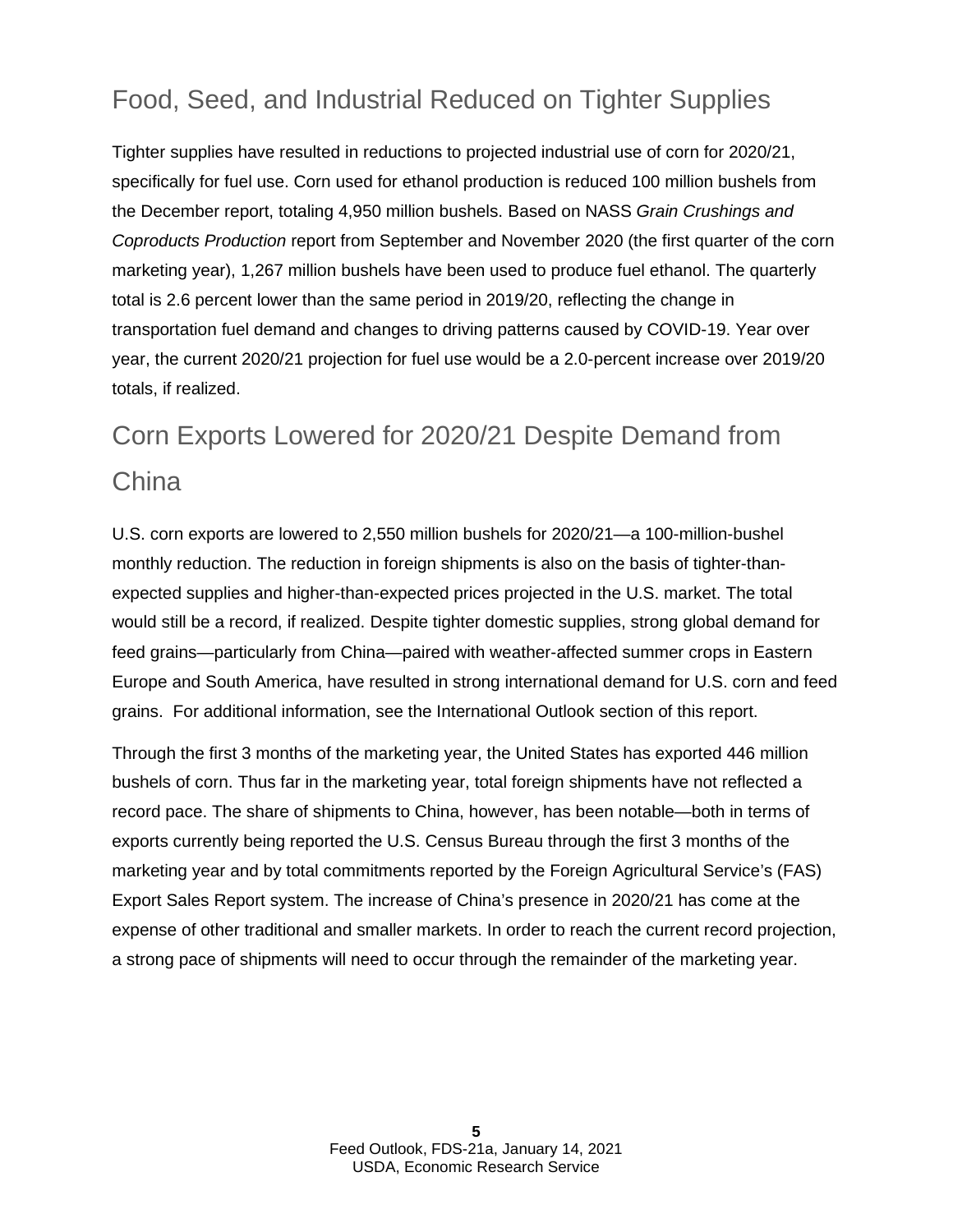Figure 4

U.S. corn exports, September through November, marketing years 2000 to 2020 **Million bushels** 



Source: U.S. Department of Commerce, Bureau of the Census.

## Corn Price Raised as Projected Stocks Tighten

The U.S. corn market is projected to be tighter, as a result of the updates in the January WASDE, with the reduction in supplies outpacing lower use. Ending stocks for 2020/21 are projected to be 1,552 million bushels, a 150-million-bushel reduction from the December projection of 1,702 million bushels.

Tighter supplies are resulting in higher prices for the U.S. 2020/21 corn market. The seasonaverage farm price for corn is projected to be \$4.20 per bushel—a \$0.20 increase from the previous month's report. Through November, as reported by NASS, the farm price received for corn has increased steeply in each successive month. The price levels remain below \$4.00 per bushel, however, as it is likely that much of the corn marketed thus far was priced prior to the significant increases in cash and futures corn prices. Cash prices for corn have been steadily increasing since the summer, when the diminished production outlook for Ukraine and Russia was developing, and increasing demand from China materialized in the market.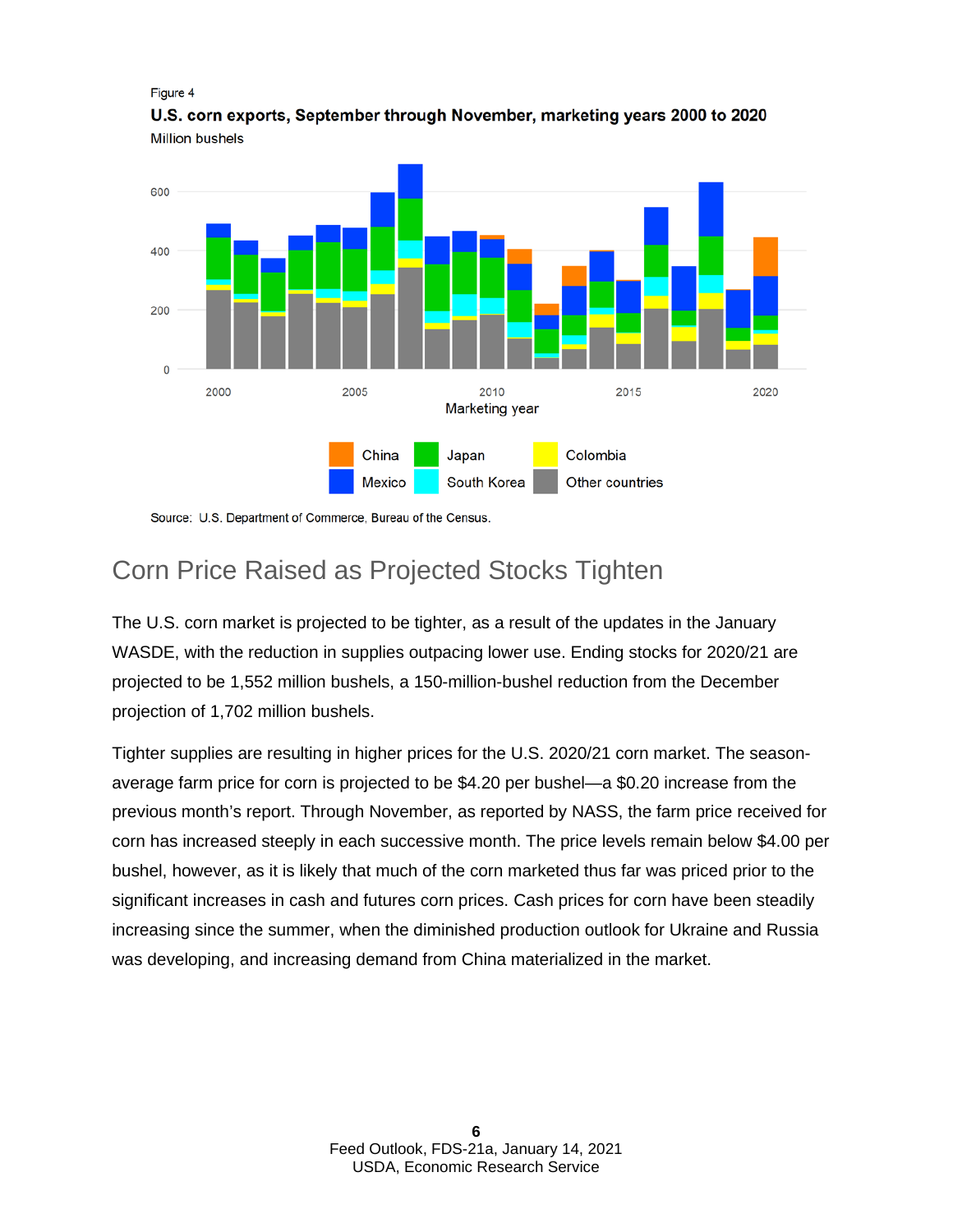

Source: USDA, National Agricultural Statistics Service.

#### Figure 6

### U.S. corn cash market prices, monthly average

U.S. dollars per bushel



Source: USDA, Agricultural Marketing Service.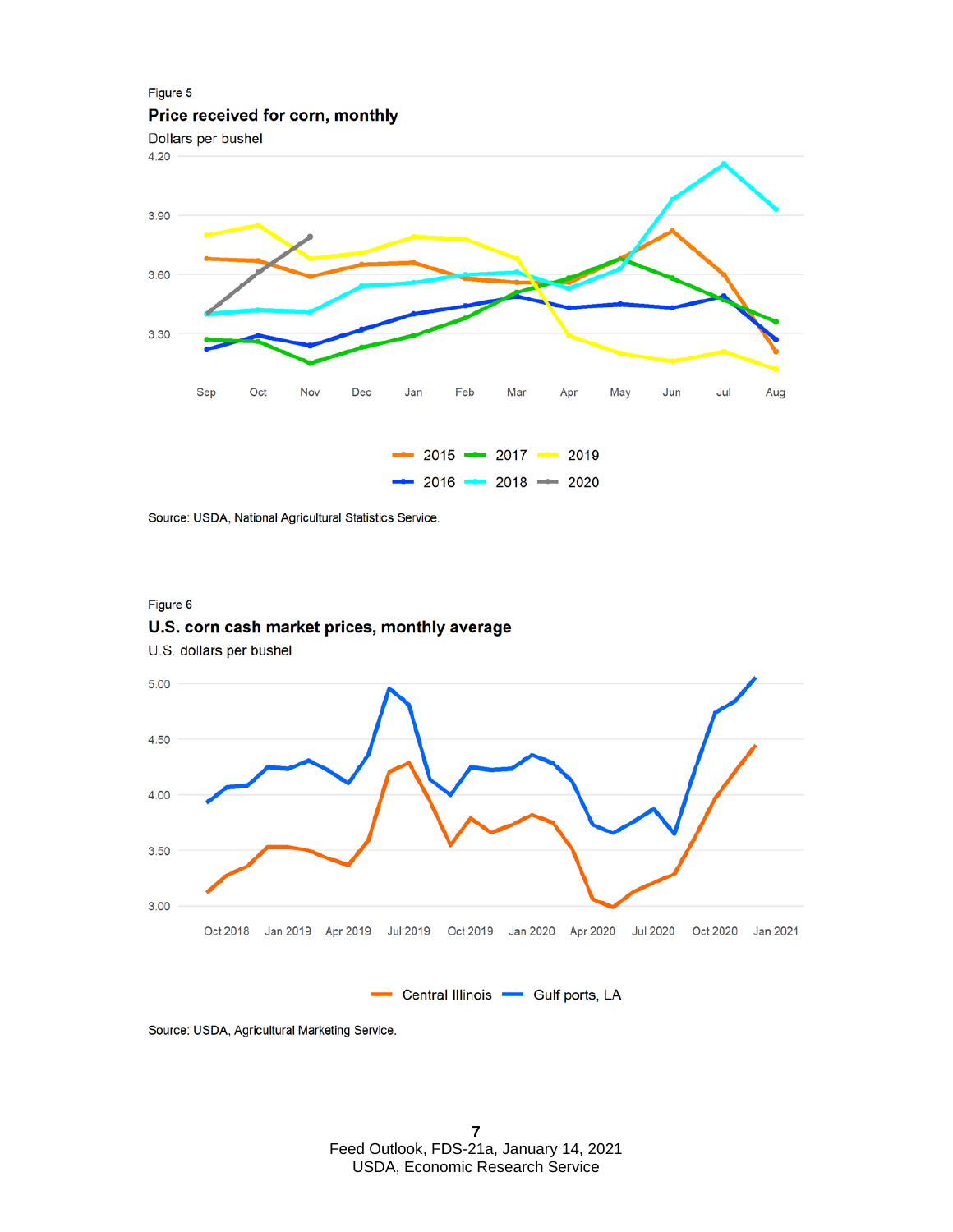## Higher Levels of Sorghum Production and Use Projected for 2020/21

The 2020/21 sorghum crop is projected to be 373 million bushels, up 2 million bushels over prior projections, as reported by NASS's January *Crop Production 2020 Summary.* The updated data shows a 0.1-million-acre increase in both planted area and harvested area, now projected to be 5.9 million acres and 5.1 million acres, respectively. NASS also forecasts a slightly lower yield of 73.2 bushels per acre, down 1.0 bushels from November.

Domestic use in 2020/21 is lowered from the previous month, down 10 million bushels to 85 million. Food, seed, and industrial use is lowered 10 million bushels to 15 million based on a lower forecast of sorghum used to produce ethanol. Higher market prices, combined with reduced demand for transportation fuels, have resulted in minimal sorghum ethanol production during the first 3 months of 2020/21.

Foreign demand has been strong, however, as more sorghum is projected to be exported in 2020/21 to markets where demand for livestock feed is robust. The reduction in domestic use is more than offset by a 15-million-bushel increase in the expected export figure, now at 290 million bushels. If this increase is realized, it would be the largest export amount since 2015/16.

Stocks are projected to decrease by 2 million bushels, to 28 million bushels for the year. The season average price for sorghum is raised \$0.30 per bushel from the previous month to \$4.70 for 2020/21. The higher price outlook is reflective of tighter market and higher cash market prices. Monthly sorghum prices received by farmers have steadily increased over the first 3 months of 2020/21 and were significantly higher in recent months than at any point over the past 5 years.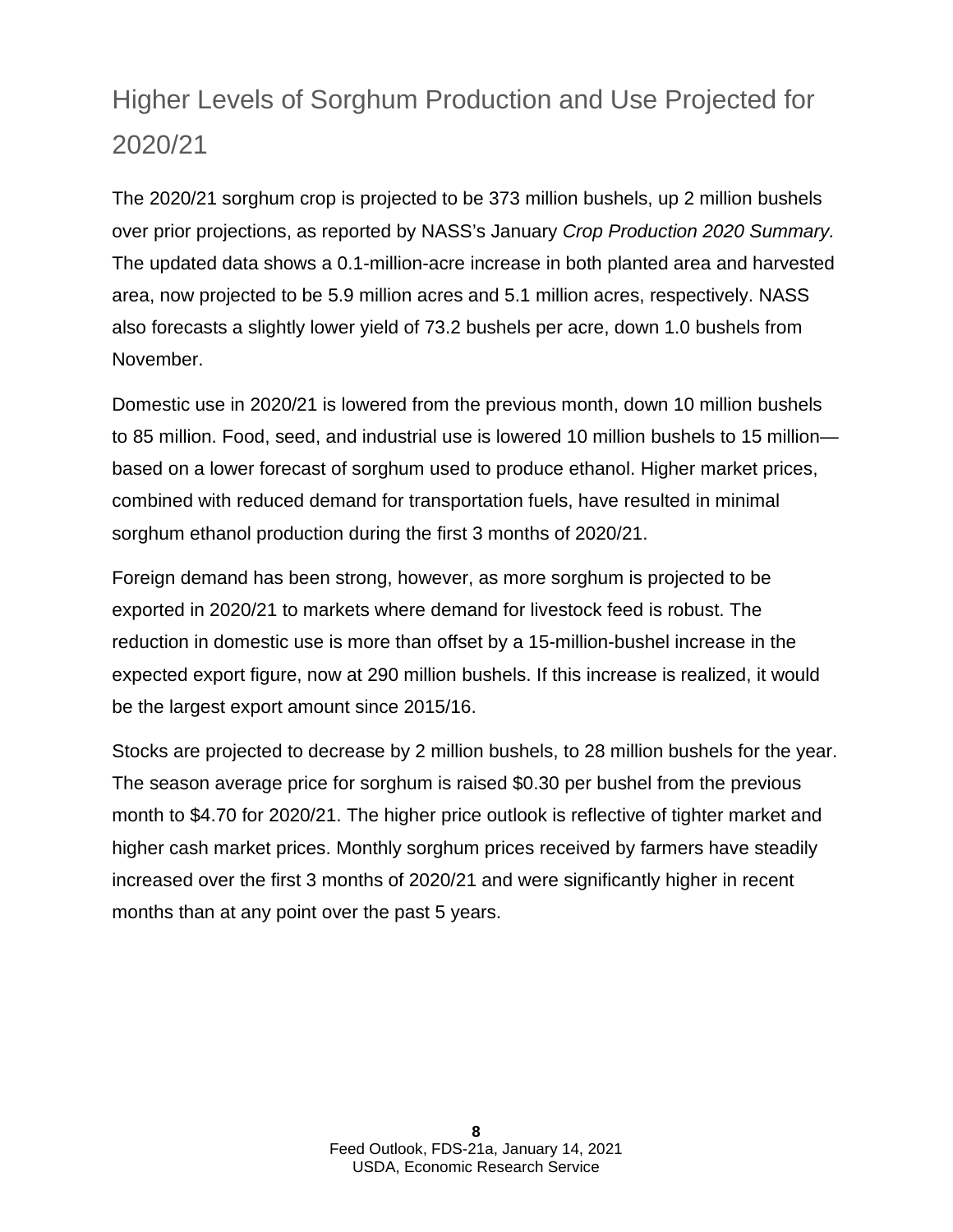Figure 7 Price received for sorghum, monthly



Source: USDA, National Agricultural Statistics Service.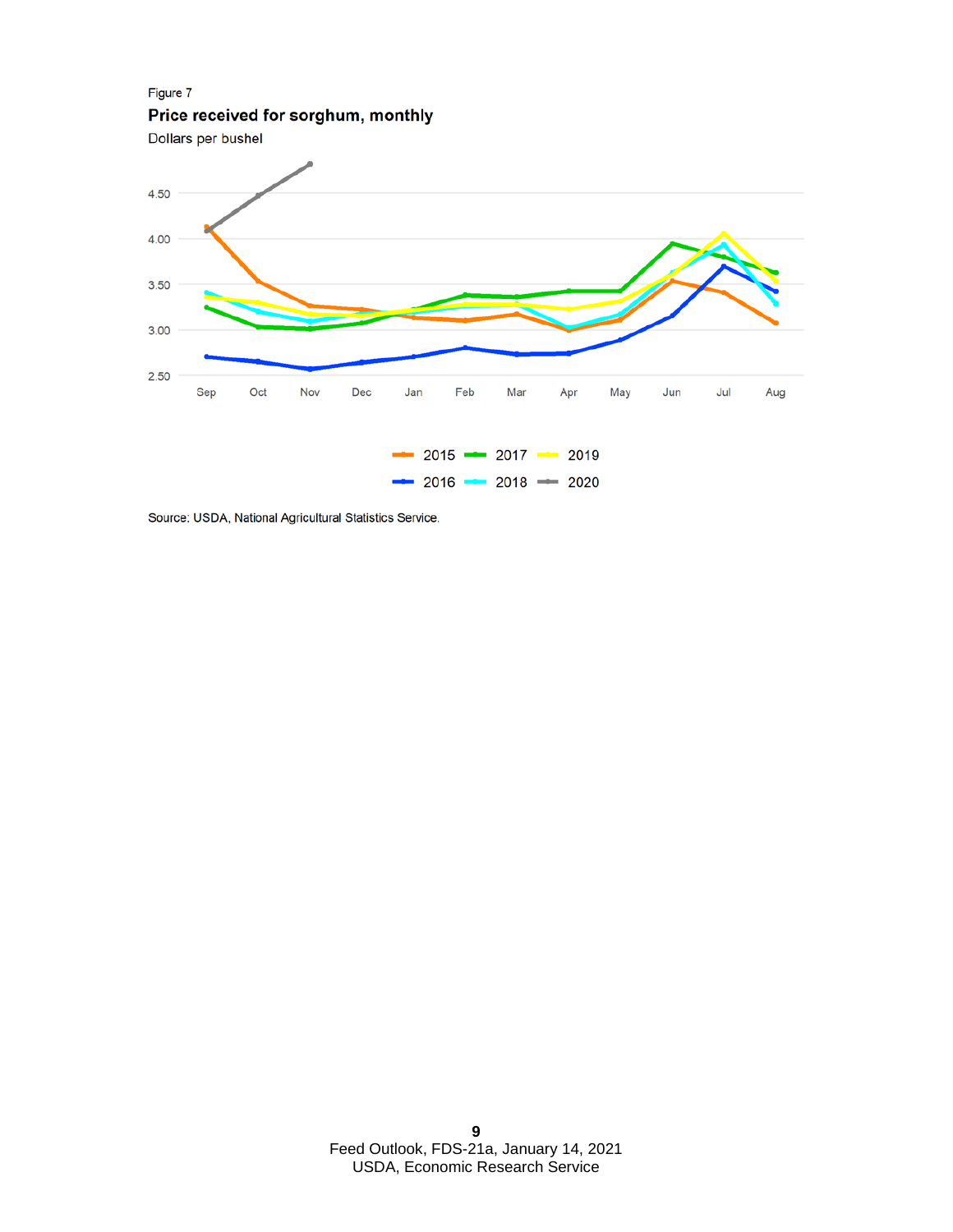# <span id="page-9-0"></span>International Outlook

### Olga Liefert

### World Coarse Grain Production Prospects Reduced

Global coarse grain production in 2020/21 is projected lower this month at 1,438.5 million tons, down 9.3 million, mostly because of a decline in the United States. Lower estimated U.S. output drives global change, with foreign coarse grain production forecast down 1.1 million tons to 1,063.9 million. Global corn projections changed the most, down 9.7 million tons to 1,133.9 million tons, while changes for some other coarse grains are small (see tables A1 and A2).

World corn production is projected down 9.7 million tons from last month's forecast, while corn output in the United States is reduced by 8.2 million tons. Foreign corn production is lowered by 1.4 million tons this month, with several partly offsetting changes.

The largest revision for foreign corn production this month is for *Argentina*, down 1.5 million tons to 47.5 million. Last month, a production reduction in Argentina was caused by lower projected planted area. This month, persistent dryness affected early-planted corn during the critical stages of reproduction in the heart of the main corn-growing regions of western Cordoba, southern Santa Fe, and northern Buenos Aires—limiting yield prospects. About 30 percent of corn in these regions is assessed by local sources to be in fair to poor condition. However, seasonally warm weather, with no serious heat stress to the crop and timely rains in some areas, are expected to limit losses. The current yield forecast assumes normal weather going forward. The projected corn production is still the 3<sup>rd</sup> highest on record.

The same weather that struck Argentina also stressed corn yields in southern *Brazil*, particularly parts of Rio Grande do Sul and Santa Catarina. These states that produce almost half of Brazil's first crop corn are now moving to the filling phase of the reproductive period. The first crop corn represents only about a quarter of projected corn output, which moderates the impact of the reduction on the total crop. The rest (about 3 quarters) of Brazilian corn output comes from the second-crop (safrinha) corn, usually planted after the soybean harvest in January-March. Area and yield assumptions for safrinha corn are unchanged this month. Corn prices are running high in Brazil and are expected to boost safrinha corn area relative to last year, further reducing the impact of lower first crop yields and production on total corn output. With reduced first-crop yields, 2020/21 corn production for Brazil is projected down 1.0 million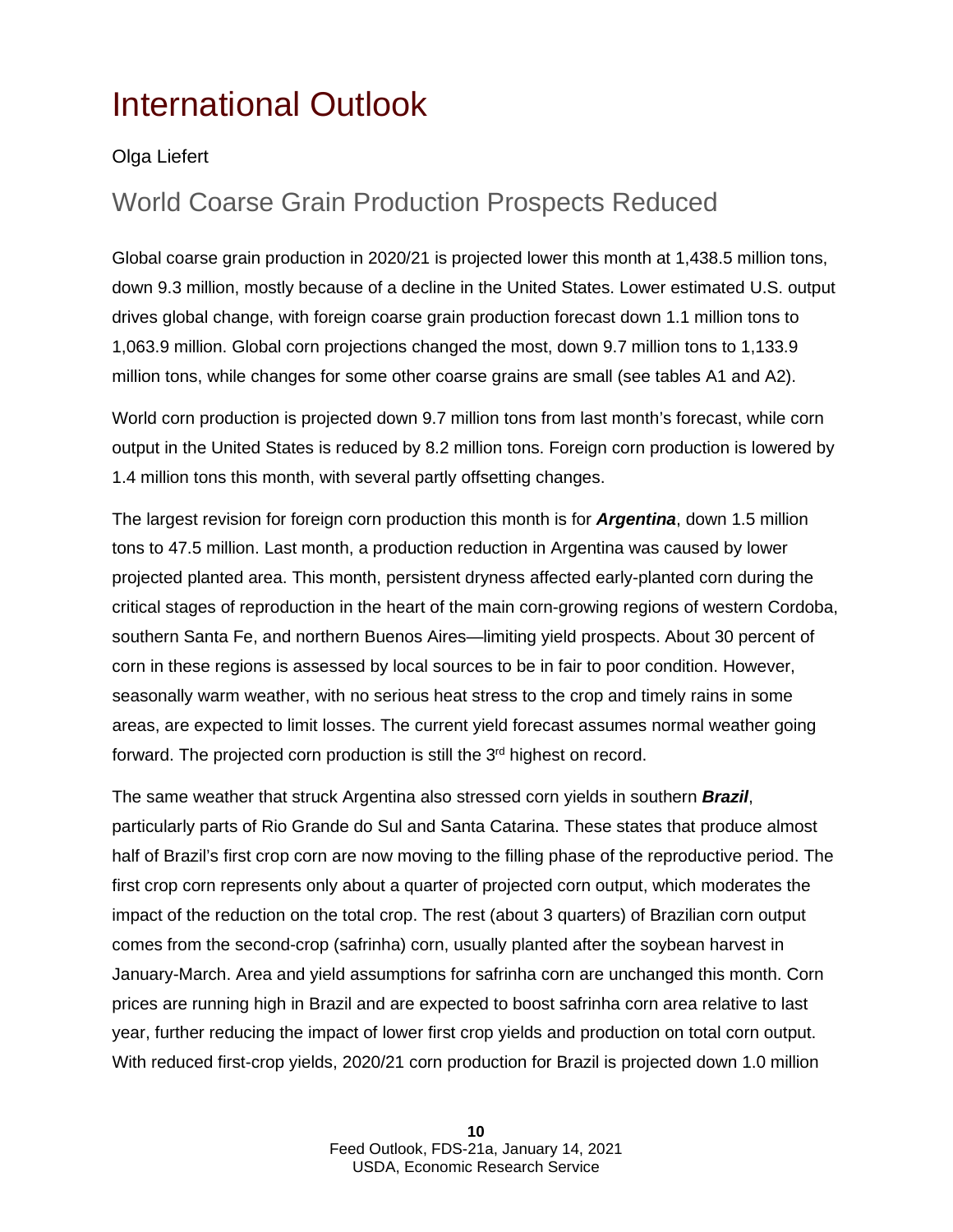tons this month (less than 1 percent) to a still-significant record-high of 109.0 million tons, 7.0 million tons ahead of last year.

Changes in projected coarse grain production for other countries are smaller. Table A1 gives changes in global, foreign, and U.S coarse grain output by type of grain, while table A2 presents changes in coarse grain production by country.

| Table A1 - World and U.S. coarse grain production at a glance (2020/21), January 2021                                                               |                                        |                   |                                                                        |         |                                                                                                                                        |  |  |  |  |  |
|-----------------------------------------------------------------------------------------------------------------------------------------------------|----------------------------------------|-------------------|------------------------------------------------------------------------|---------|----------------------------------------------------------------------------------------------------------------------------------------|--|--|--|--|--|
|                                                                                                                                                     | <b>Region or</b>                       | <b>Production</b> | <b>Change from</b>                                                     | YoY     | <b>Comments</b>                                                                                                                        |  |  |  |  |  |
|                                                                                                                                                     | country                                |                   | previous month <sup>1</sup> Change <sup>2</sup><br><b>Million tons</b> |         |                                                                                                                                        |  |  |  |  |  |
|                                                                                                                                                     | <b>Coarse grain production (total)</b> |                   |                                                                        |         |                                                                                                                                        |  |  |  |  |  |
|                                                                                                                                                     | World                                  | 1.438.5           | $-9.3$                                                                 | $+27.1$ |                                                                                                                                        |  |  |  |  |  |
|                                                                                                                                                     | Foreign                                | 1063.9            | $-1.1$                                                                 | $+12.0$ | Partly offsetting changes are made for a number of countries and<br>commodities. See table A2.                                         |  |  |  |  |  |
|                                                                                                                                                     | <b>United States</b>                   | 374.6             | $-8.2$                                                                 | $+15.1$ | See section on U.S. domestic output.                                                                                                   |  |  |  |  |  |
| World production of coarse grains by type of grain                                                                                                  |                                        |                   |                                                                        |         |                                                                                                                                        |  |  |  |  |  |
| <b>CORN</b>                                                                                                                                         |                                        |                   |                                                                        |         |                                                                                                                                        |  |  |  |  |  |
|                                                                                                                                                     | World                                  | 1,133.9           | $-9.7$                                                                 | $+17.5$ |                                                                                                                                        |  |  |  |  |  |
|                                                                                                                                                     | Foreign                                | 774.6             | $-1.5$                                                                 | $+3.2$  | Reductions in Argentina, Brazil, and the EU <sup>3</sup> more than offset<br>increases in Chinese and Indian production. See Table A2. |  |  |  |  |  |
|                                                                                                                                                     | <b>United States</b>                   | 360.3             | $-8.2$                                                                 | 14.3    | See section on U.S. domestic output.                                                                                                   |  |  |  |  |  |
| <b>BARLEY</b>                                                                                                                                       |                                        |                   |                                                                        |         |                                                                                                                                        |  |  |  |  |  |
|                                                                                                                                                     | World                                  | 157.2             | <b>Fractional</b>                                                      | $+0.6$  |                                                                                                                                        |  |  |  |  |  |
|                                                                                                                                                     | Foreign                                | 153.6             | <b>Fractional</b>                                                      | $+0.4$  | Slightly higher output projected in Argentina and Serbia fully offset<br>lower production in the EU <sup>3</sup> . See table A2.       |  |  |  |  |  |
|                                                                                                                                                     | <b>United States</b>                   | 3.6               | No change                                                              | $-0.2$  | See section on U.S. domestic output.                                                                                                   |  |  |  |  |  |
| <b>SORGHUM</b>                                                                                                                                      |                                        |                   |                                                                        |         |                                                                                                                                        |  |  |  |  |  |
|                                                                                                                                                     | World                                  | 61.6              | $-0.2$                                                                 | $+3.7$  |                                                                                                                                        |  |  |  |  |  |
|                                                                                                                                                     | Foreign                                | 52.1              | $-0.3$                                                                 | $+2.9$  | Lower output projected for India. See table A2.                                                                                        |  |  |  |  |  |
|                                                                                                                                                     | <b>United States</b>                   | 9.5               | $+0.1$                                                                 | $+0.8$  | See section on U.S. domestic output.                                                                                                   |  |  |  |  |  |
|                                                                                                                                                     | <b>OATS</b>                            |                   |                                                                        |         |                                                                                                                                        |  |  |  |  |  |
|                                                                                                                                                     | World                                  | 25.5              | $+0.1$                                                                 | $+2.5$  |                                                                                                                                        |  |  |  |  |  |
|                                                                                                                                                     | Foreign                                | 24.4              | $+0.1$                                                                 | $+2.3$  | Minor production changes projected for Russia, Argentina, and the<br>$EU3$ . See table A2.                                             |  |  |  |  |  |
|                                                                                                                                                     | <b>United States</b>                   | 0.9               | No change                                                              | $+0.2$  | See section on U.S. domestic output.                                                                                                   |  |  |  |  |  |
| <b>RYE</b>                                                                                                                                          |                                        |                   |                                                                        |         |                                                                                                                                        |  |  |  |  |  |
|                                                                                                                                                     | World                                  | 14.2              | $+0.6$                                                                 | $+2.0$  |                                                                                                                                        |  |  |  |  |  |
|                                                                                                                                                     | Foreign                                | 13.3              | $+0.6$                                                                 | $+2.0$  | Higher production projected for Russia. See table A2.                                                                                  |  |  |  |  |  |
|                                                                                                                                                     | <b>United States</b>                   | 0.3               | No change                                                              |         | Fractional See section on U.S. domestic output.                                                                                        |  |  |  |  |  |
| <b>MILLET</b>                                                                                                                                       |                                        |                   |                                                                        |         |                                                                                                                                        |  |  |  |  |  |
|                                                                                                                                                     | <b>World/Foreign</b>                   | 30.2              | $-0.1$                                                                 |         | Fractional Lower production projected for Russia. See table A2.                                                                        |  |  |  |  |  |
| <b>MIXED GRAIN</b>                                                                                                                                  |                                        |                   |                                                                        |         |                                                                                                                                        |  |  |  |  |  |
|                                                                                                                                                     | <b>World/Foreign</b>                   | 15.9              | No change                                                              | $+0.9$  |                                                                                                                                        |  |  |  |  |  |
|                                                                                                                                                     |                                        |                   |                                                                        |         | Change from previous month. <sup>2</sup> YoY: year-over-year changes. <sup>3</sup> EU: European Union, EU-27 + United Kingdom (U.K.)   |  |  |  |  |  |
| For changes and notes by country, see table A2.<br>Source: USDA, Foreign Agricultural Service, Production, Supply and Distribution online database. |                                        |                   |                                                                        |         |                                                                                                                                        |  |  |  |  |  |

**11** Feed Outlook, FDS-21a, January 14, 2021 USDA, Economic Research Service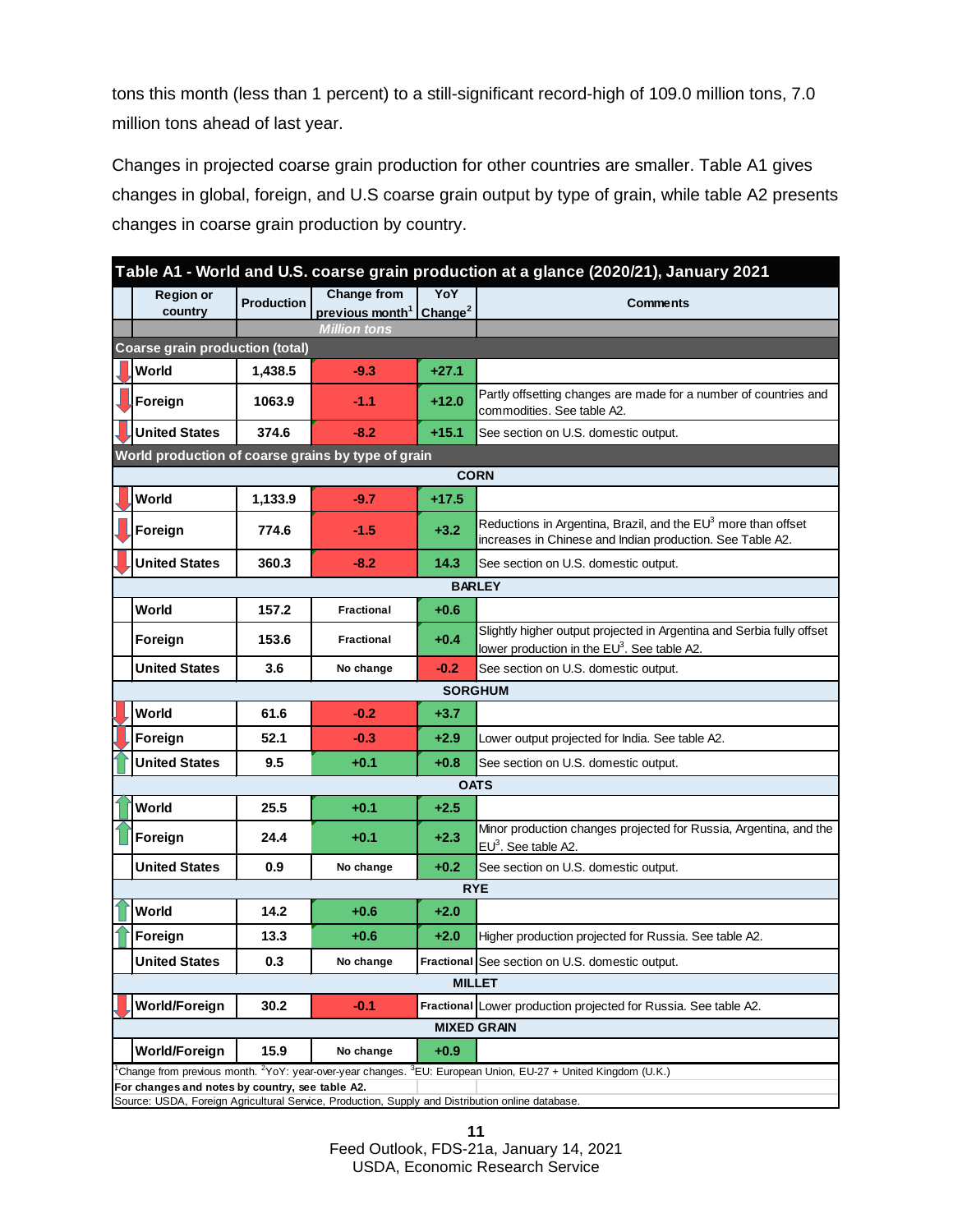|                                                         | Table A2 - Coarse grain foreign production by country at a glance for 2020/21, January 2021                |              |                   |                                    |                            |                                                                                                                                                                                              |  |  |  |  |
|---------------------------------------------------------|------------------------------------------------------------------------------------------------------------|--------------|-------------------|------------------------------------|----------------------------|----------------------------------------------------------------------------------------------------------------------------------------------------------------------------------------------|--|--|--|--|
|                                                         | Type of crop                                                                                               | Crop<br>year | <b>Production</b> | Change in<br>forecast <sup>1</sup> | YoY <sup>2</sup><br>change | <b>Comments</b>                                                                                                                                                                              |  |  |  |  |
|                                                         |                                                                                                            |              |                   | <b>Million tons</b>                |                            |                                                                                                                                                                                              |  |  |  |  |
| Coarse grain production by country and by type of grain |                                                                                                            |              |                   |                                    |                            |                                                                                                                                                                                              |  |  |  |  |
| <b>ARGENTINA</b>                                        |                                                                                                            |              |                   |                                    |                            |                                                                                                                                                                                              |  |  |  |  |
|                                                         | Corn                                                                                                       | Mar-Feb      | 47.5              | $-1.5$                             | $-3.5$                     | Dry conditions in some key early corn-producing regions reduce yields<br>and production.                                                                                                     |  |  |  |  |
|                                                         | <b>Barley</b>                                                                                              | Dec-Nov      | 3.7               | $+0.3$                             | $-0.1$                     | Higher projected area harvested in response to increased export<br>demand. Wheat (also a winter crop) area is reduced.                                                                       |  |  |  |  |
|                                                         | <b>BRAZIL</b>                                                                                              |              |                   |                                    |                            |                                                                                                                                                                                              |  |  |  |  |
|                                                         | Corn                                                                                                       | Mar-Feb      | 109.0             | $-1.0$                             | $+7.0$                     | Dry conditions in the Southern states of Brazil limit corn yields for the<br>first-season crop. Year-over year expansion of second-crop corn area<br>keeps corn output at record-high level. |  |  |  |  |
| <b>CHINA</b>                                            |                                                                                                            |              |                   |                                    |                            |                                                                                                                                                                                              |  |  |  |  |
|                                                         | Corn                                                                                                       | Oct-Sep      | 260.7             | $+0.7$                             | $-0.1$                     | Official post-harvest reports (National Bureau of Statistics, NBS) show<br>the recently harvested crop had slightly lower area, but higher yields<br>than previously forecast.               |  |  |  |  |
| <b>INDIA</b>                                            |                                                                                                            |              |                   |                                    |                            |                                                                                                                                                                                              |  |  |  |  |
|                                                         | Corn                                                                                                       | Nov-Oct      | 28.5              | $+0.5$                             | $-0.1$                     | Area is projected higher, with planting progress better than expected<br>before. The change is based on Government estimates.                                                                |  |  |  |  |
|                                                         | Sorghum                                                                                                    | Nov-Oct      | 3.9               | $-0.3$                             | $-0.9$                     | Area is projected lower than expected before, the reduction is based on<br>Government estimates.                                                                                             |  |  |  |  |
|                                                         | <b>EUROPEAN UNIION 3</b>                                                                                   |              |                   |                                    |                            |                                                                                                                                                                                              |  |  |  |  |
|                                                         | Corn                                                                                                       | Oct-Sep      | 63.6              | $-0.1$                             | $-3.1$                     | Harvest results indicate lower production in Germany, partly offset by<br>an increase in Belgium-Luxembourg.                                                                                 |  |  |  |  |
|                                                         | <b>Barley</b>                                                                                              | Jul-Jun      | 63.1              | $-0.3$                             | $-0.1$                     | Lower production in the United Kingdom (UK) and Finland.                                                                                                                                     |  |  |  |  |
|                                                         | <b>RUSSIA</b>                                                                                              |              |                   |                                    |                            |                                                                                                                                                                                              |  |  |  |  |
|                                                         | Oats                                                                                                       | Oct-Sep      | 4.1               | $+0.1$                             | $-0.3$                     | Preliminary harvest results issued by the Russian statistical<br>agency ROSSTAT.                                                                                                             |  |  |  |  |
|                                                         | Rye                                                                                                        | Oct-Sep      | 2.4               | $+0.6$                             | $+1.0$                     | Preliminary harvest results issued by the Russian statistical<br>agency ROSSTAT.                                                                                                             |  |  |  |  |
|                                                         | <b>Millet</b>                                                                                              | Oct-Sep      | 0.4               | $-0.1$                             | <b>Small</b><br>change     | Preliminary harvest results issued by the Russian statistical<br>agency ROSSTAT.                                                                                                             |  |  |  |  |
|                                                         | Change from previous month. Smaller changes are made for several countries, see map A for changes in corn. |              |                   |                                    |                            |                                                                                                                                                                                              |  |  |  |  |
|                                                         | <sup>2</sup> YoY: year-over-year changes. <sup>3</sup> European Union, EU-27 + United Kingdom (U.K.)       |              |                   |                                    |                            |                                                                                                                                                                                              |  |  |  |  |
|                                                         | Source: USDA, Foreign Agricultural Service, Production, Supply and Distribution online database.           |              |                   |                                    |                            |                                                                                                                                                                                              |  |  |  |  |

For a visual display of production changes for corn, see map A below.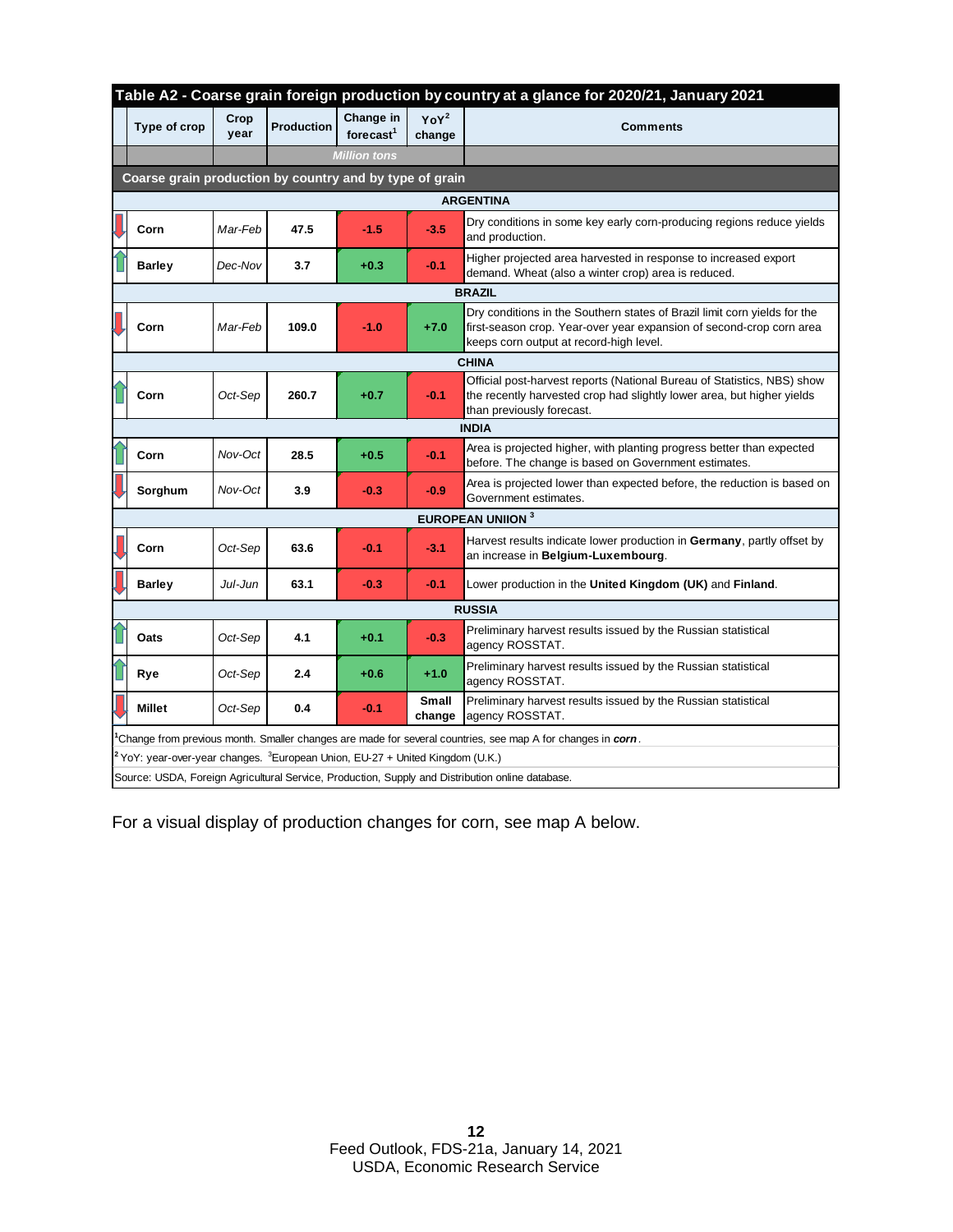### **Map A – Corn production changes for 2020/21, January 2021**



Source: USDA, Foreign Agricultural Service, Production, Supply, and Distribution online database.

## Global Corn Balance Gets Tighter

Changes in corn trade flows this month are driven on the one hand by a reduction in production and exports for the *United States* and *Argentina* (as well as *Brazil*, though its exports are unchanged), and on the other by a further increase in projected corn imports by *China*. The imbalance created by these two developments is pushing world corn prices higher, sharply up from even half a year ago. Higher prices are expected to limit corn consumption and imports in a number of importing countries, thereby rebalancing the market. Meanwhile, *China's* corn use and imports are growing as the spread between world and surging domestic prices is large. Projected world corn grain trade for the 2020/21 international October-September trade year is reduced this month, down 3.3 million tons to 181.4 million.

In December 2020, the Government of *Argentina* announced its intention to close corn export registration prior to March 2021, which is the beginning of a new production year. The Government expressed concern that while producers were seeking to capitalize on high global corn prices, the quick recent pace of corn exports could threaten domestic availability and push prices and food inflation higher. However, on January 11, the Government replaced this plan with a temporary daily shipment cap of 30,000 tons. An observed slowdown in corn exports in December is assumed to continue into January and February, and is projected to limit Argentine exports, down 1.5 million tons.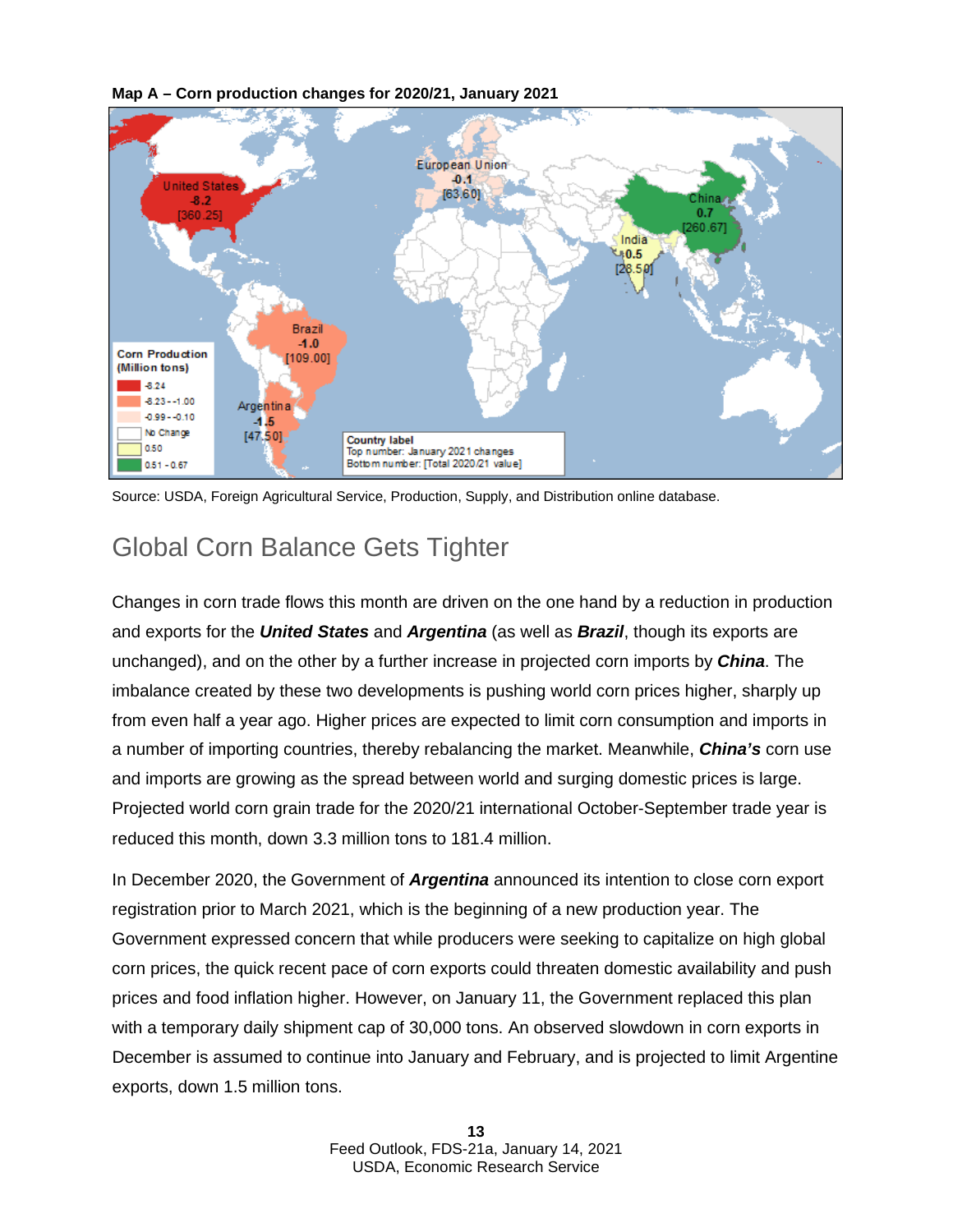The expected slowdown runs through the end of the March-February *2019/20 local marketing year* that started in March 2020. This period is also part of the 2020/21 international trade year that begins in October 2020 and ends in September 2021. Hence, Argentine 2020/21 October-September trade-year exports are also reduced by 1.5 million tons. The reduction in exports for the *2019/20 local year* frees additional supplies and boosts the country's carryin, fully offsetting this month's corn production cut and leaving 2020/21 corn supplies unaffected. Consequently, 2020/21 *local marketing year* (March 2021—February 2022) exports are not affected and are left unchanged.

<span id="page-13-1"></span>Higher prices limit corn consumption and imports in a number of countries, especially with such traditional U.S. and Argentine buyers as *Mexico*, *Malaysia*, *Vietnam*, *Chile*, *Colombia*, *Dominican Republic*, *Peru*, *Saudi Arabia*, and several other countries—where corn imports are reduced this month (see map C). Corn imports are also lowered for the European Union (EU) *(EU-27 + U.K.)[1](#page-13-0)* , down 1.0 million tons to 18.0 million. The reduction is based on surveillance data, and results in the lowest EU corn imports in 4 years. This reduction reflects a shift in Ukrainian exports away from the EU region, towards China.

The projections for *China's* corn imports continue to increase, up 1.0 million tons this month to 17.5 million, as Chinese demand for feed continues to be robust and generates additional imports. As corn domestic prices in China continue to be strong, and the spread between domestic and world prices grows, the country maintains a fast pace of imports into its Southern feed-deficit provinces and also the North China Plain. Since the beginning of calendar year 2020, China has already imported around 10 million tons of corn, far more than its current tariffrate quota of 7.2 million tons allows, China is doing this despite making no formal announcement by its National Development and Reform Commission that additional quotas have been allocated, despite a recent World Trade Organization case indicating the need for more tariff rate quota transparency. China is obtaining corn mainly from the United States and Ukraine, with much smaller amounts coming from Bulgaria (part of the EU) and Russia.

U.S. corn exports on both a trade year and local-marketing-year basis are still forecast to be record-high, with strong demand from China. As of December 31, 2020, U.S. export sales reported local-marketing-year shipments of 5.2 million tons to China, while according to graininspection data, the first week of January added another 0.5 million tons. While outstanding U.S. sales to China are reported at 6.5 million tons, there remain 7.6 million tons of outstanding sales

<span id="page-13-0"></span><sup>1</sup> Trade excludes intra-trade.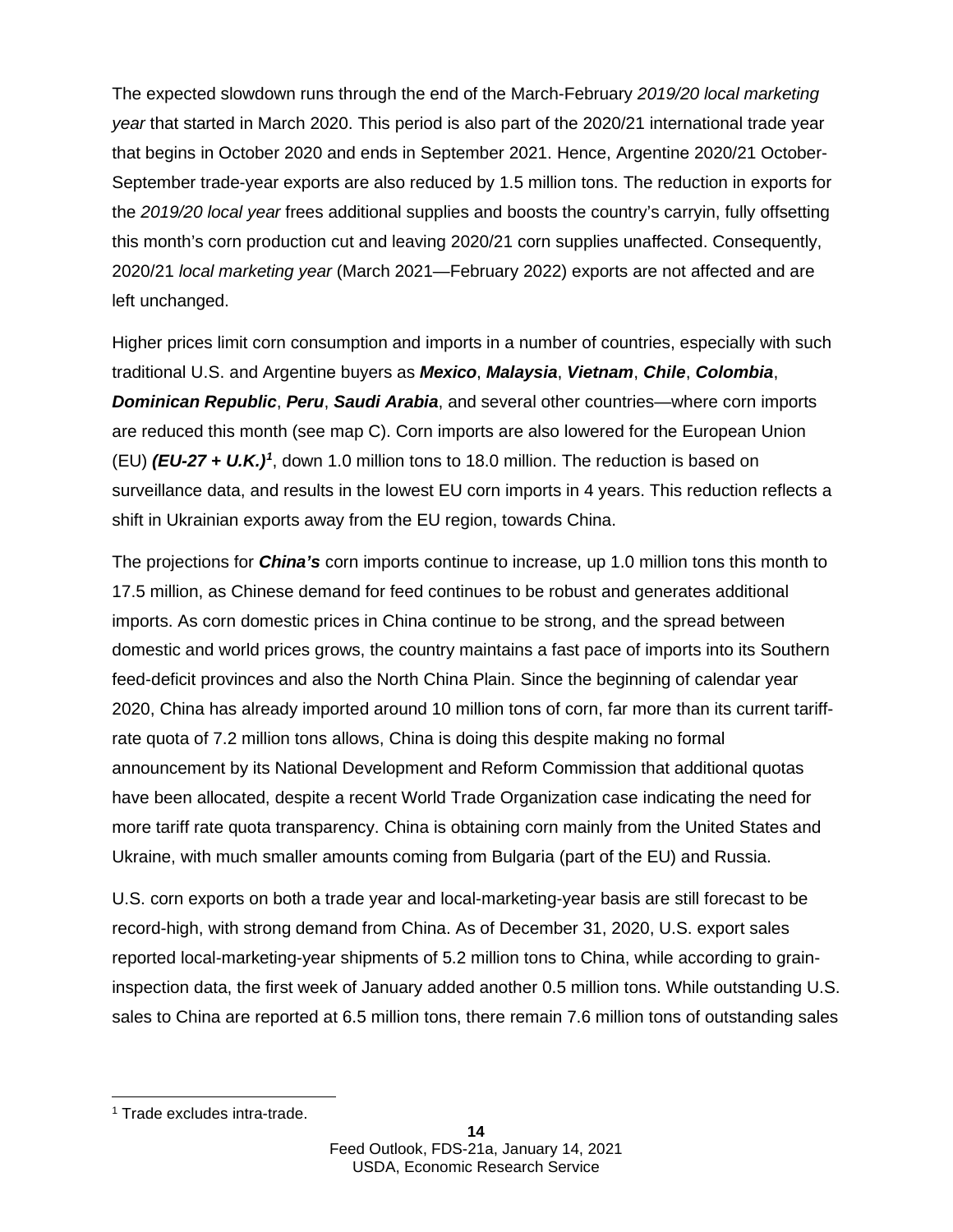to "unknown" destinations. Sales to China often switch from "unknown" to China, or other destinations, as they are shipped.

*U.S.* corn exports for the international October-September trade year are down 2.0 million tons to 64.0 million this month, still at a record-high (2.55 billion bushels for the September-August local-marketing year, down 100 million bushels). Based on Census and grain inspection data, U.S. corn exports for October, 2020 through January 7, 2021 reached 12.8 million tons. Meanwhile, as of December 31, outstanding (weekly) export sales hit 28.7 million ton—a level never reached until the end of 2020.

Despite recent production cuts, the United States continues to be a relatively price competitive corn exporter. This advantage is projected to last through April-June of 2021. See figure 8.

### Figure 8 **Corn Free On Board (FOB) forward prices**

190 200 210 220 230 240 250 260 270 280 290 Feb-21 Mar-21 Apr-21 May-21 Jun-21 Jul-21 Aug-21 Sep-21 Oct-21 **WARGER ARGENTING ARGENTING Argentina ARGENTING ARGENTING ARGENTING Brazil** 

U.S. dollars per metric ton, January 13, 2021

Source: AgriCensus.

The only other change is corn exports from *India*, up 0.2 million tons. This reflects higher projected corn output and the country's additional exports to Bangladesh and Nepal.

For a visual display of the changes in corn international trade year exports and imports, see maps B and C below.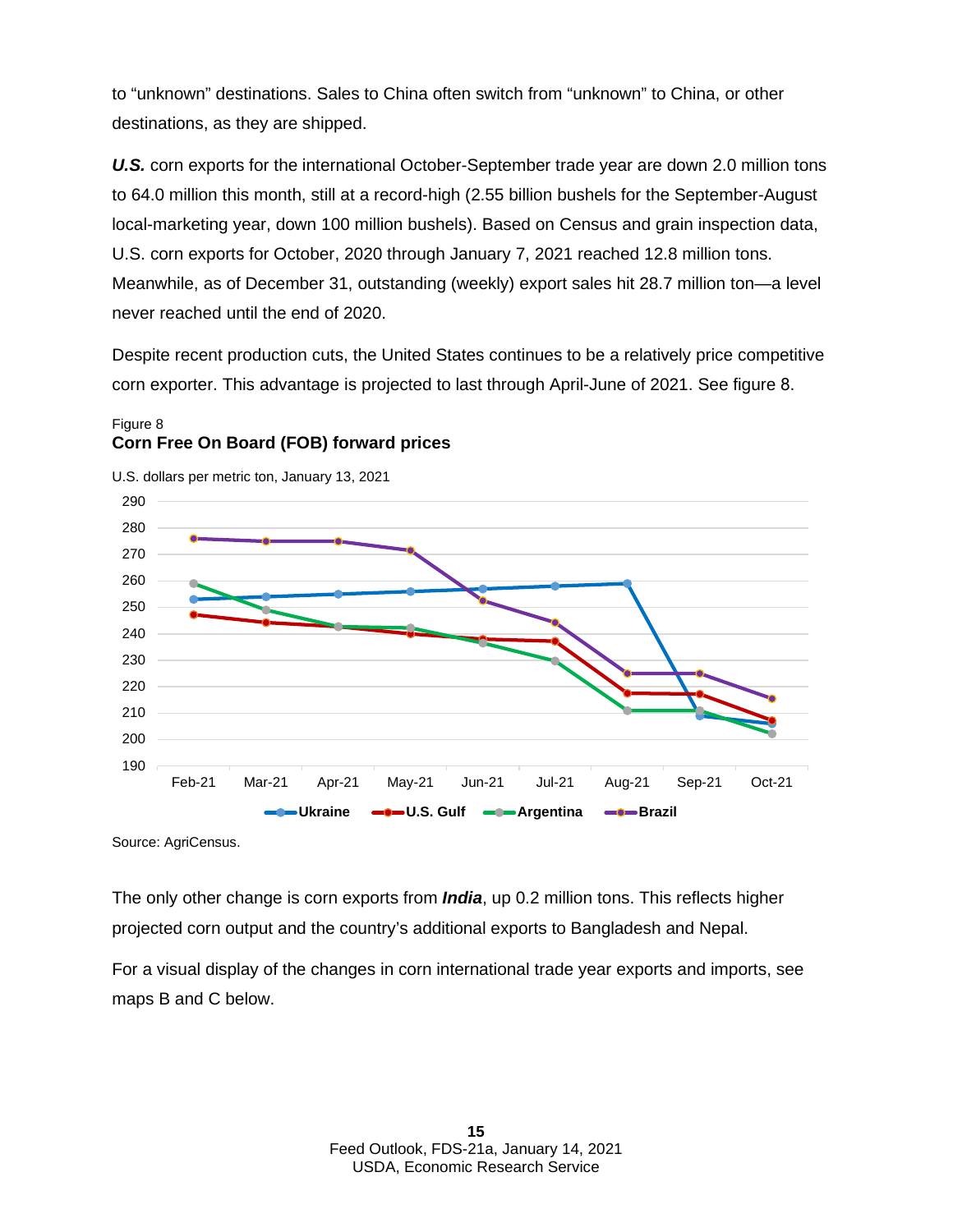



Source: USDA, Foreign Agricultural Service, Production, Supply, and Distribution online database.



### <span id="page-15-0"></span>**Map C – Corn trade year (TY) imports changes for 2020/21, January 2021**

Source: USDA, Foreign Agricultural Service, Production, Supply, and Distribution online database.

The changes in exports and imports for other coarse grains are, although small, nonetheless important. One change is higher projected *U.S.* sorghum exports to *China*, up 0.4 million tons. The United States is now expected to export 9.0 million tons of sorghum, mostly to China, while projected Chinese imports reach 7.4 million, as the country is striving to purchase more available and non-quota-restricted feed grain. Another change is for barley, as *Turkey* is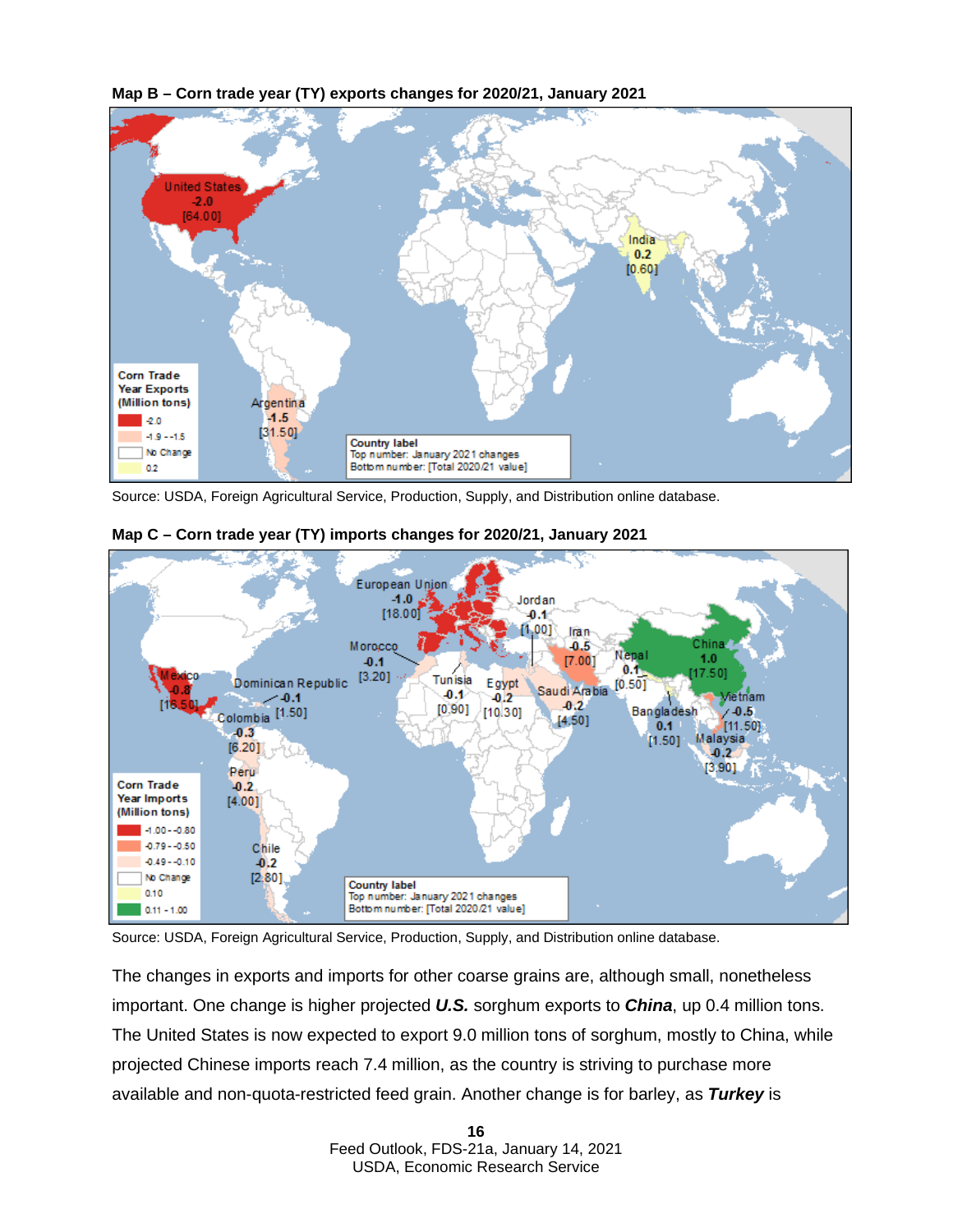expected to import 0.2 million more tons of barley. This would be a 40 percent increase relative to last month, with Turkey's import duty set to zero through April.

## Corn Consumption and Stocks Projected Down

Global **corn** consumption is projected down 5.0 million tons, though for the world (less China), the consumption decline is 6.5 million tons. In addition to the reduction in the United States, corn use is projected down for a number of countries following lower imports (see the [discussion](#page-13-1) [on consumption and imports,](#page-13-1) and also corn imports [map C](#page-15-0) above). Partly offsetting these reductions is an increase in corn (and sorghum) use in *China*, due to higher projected output and imports.

Global **corn** stocks took a 5.1-million-ton reduction this month, driven mostly by a decline for the *United States* (75 percent of the decrease), following lower projected corn production in the country (see the discussion in the domestic section above). Nonetheless, the United States is expected to have sufficient stocks to fulfil the current lowered projection for exports. Foreign corn stocks are projected down by 1.31 million tons. The largest reduction is made for Brazil, as its production reduction is absorbed by stocks. The new projection is closer to the stocks level observed in the last 3 years. See a visual display of this month's country changes in corn ending stocks in map D.



**Map D – Corn ending stocks changes for 2020/21, January 2021**

Source: USDA, Foreign Agricultural Service, Production, Supply, and Distribution online database.